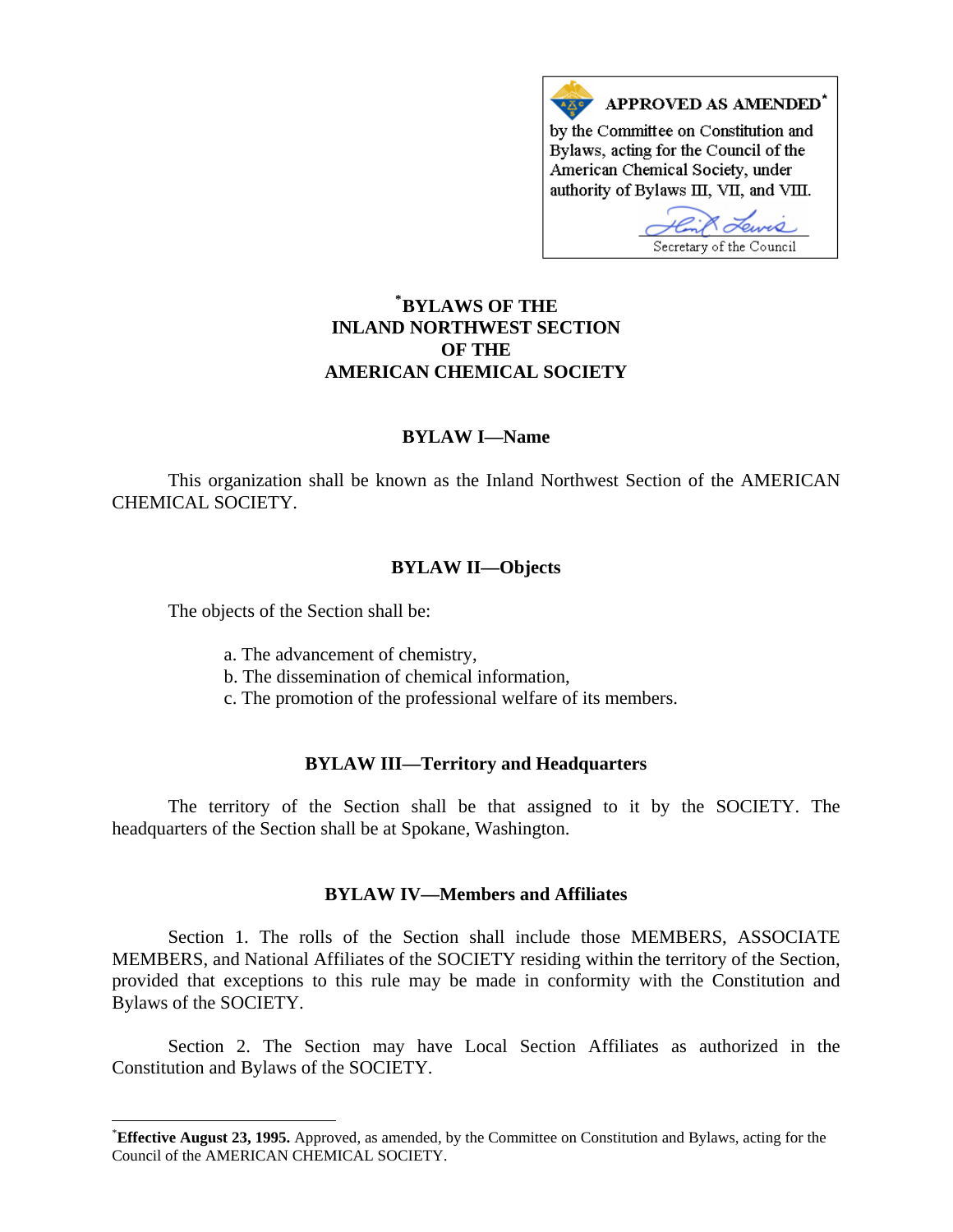Section 3. Members and affiliates shall have such rights and privileges as are accorded them by the Constitution and Bylaws of the SOCIETY.

Section 4. Members and affiliates may be assessed such Local Section dues as may be set by majority vote of the Section, in accordance with the Constitution and Bylaws of the SOCIETY.

### **BYLAW V—Officers and their Duties**

Section 1. The officers of the Section shall be a Chair, Chair-Elect, Program Chair and Secretary-Treasurer. The offices of the Chair-Elect and Program Chair may be held by the same person.

Section 2. The Section shall have Councilors and Alternate Councilors as provided in the Constitution and Bylaws of the SOCIETY.

Section 3. The Executive Committee shall consist of the officers of the Section, the Councilors and the Alternate Councilors.

Section 4. The Executive Committee shall have charge of the current business of the Section and shall direct all expenditures of the Treasurer.

Section 5. The Chair of the Section shall serve as Chair of the Executive Committee, and shall appoint such committees as may be authorized.

Section 6. The Chair-Elect shall serve as temporary Chair in the absence of the Chair, and shall succeed him in the office of Chair.

Section 7. The Program Chair shall select speakers for the meetings, arrange field trips and have charge of all parts of meeting programs, except the business sessions.

Section 8. The Secretary-Treasurer shall keep the records of the Section, collect and disburse funds as directed by the Executive Committee, and shall prepare an annual report of the Section's financial condition.

# **BYLAW VI—Terms of Office and Manner of Election**

Section 1. Elected officers of the Section shall serve for a term of one year, beginning on January 1 following their election.

Section 2. Councilors and Alternate Councilors shall be elected for a term of three years, beginning on January 1 following their election.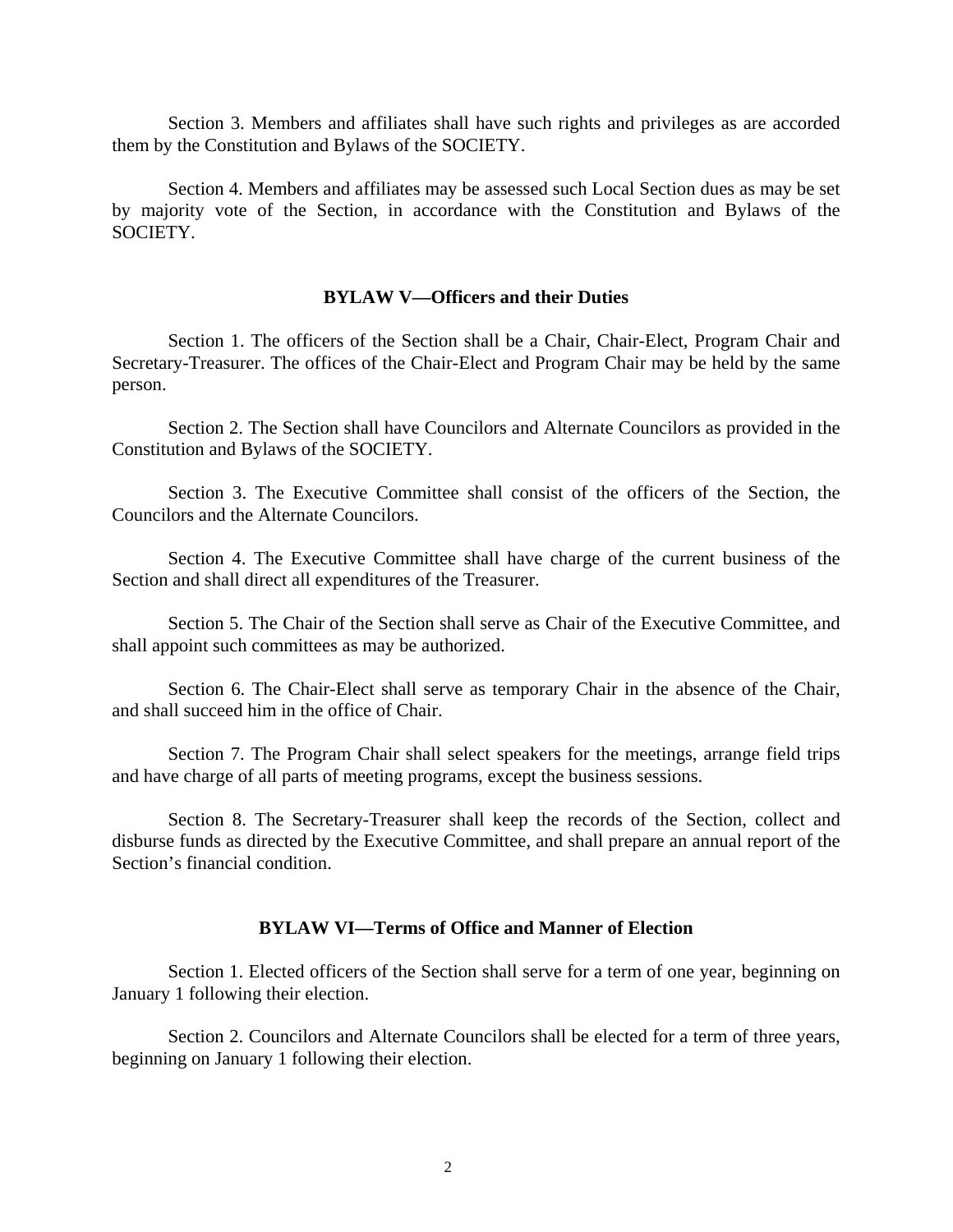Section 3. In the event of a vacancy in the office of Chair, the Chair-Elect shall assume the added duties of Chair for the unexpired term. All other vacancies shall be filled by interim appointment by the Executive Committee for the period up to the next annual election, at which time the Section shall choose a MEMBER to fill out the unexpired term, if any.

Section 4. Nominations for the officers shall be submitted by a nominating committee consisting of at least three members appointed by the Chair and approved by the Executive Committee. Such nominations shall be submitted at the October meeting, at which time nominations may also be made from the floor. A ballot containing the names of all nominees shall be mailed to members of the Section at least one week before the November meeting, and shall be returned to the Secretary at or before the November meeting to be valid for the purpose of the election. Ballots shall be counted and election results announced at the November meeting.

#### **BYLAW VII—Meetings**

Section 1. Regular meetings shall be held at such times as arranged by the Executive Committee. Ordinarily such meetings shall be held monthly. Due notice of meetings shall be sent to each member and National Affiliate of the Section.

Section 2. Special meetings may be called by the Executive Committee or by the Secretary upon the written request of ten members. The purpose of such special meetings shall be stated in the notice of the same, and no other business shall be transacted at the meeting.

Section 3. Twenty percent of the members or twenty members, whichever number is greater, shall constitute a quorum for the transaction of business. In the absence of a quorum the meeting shall adjourn to a date.

Section 4. The Executive Committee shall meet upon call of the Chair or at the request of a majority of the Committee. In the absence of a quorum, which shall be a majority of the Committee, called meetings of the Committee shall adjourn to a date.

### **BYLAW VIII—Amendments**

A proposed amendment to these bylaws must be presented, in writing, to the Executive Committee for review. The Executive Committee shall present the proposed amendment to the members not later than the second regular meeting thereafter. Written notice will then be given all members that the proposed amendment will be voted upon at the following meeting. A threefourths vote of those members present shall be necessary to carry such amendment. The amendment shall become effective upon approval by the Council unless a later date is specified.